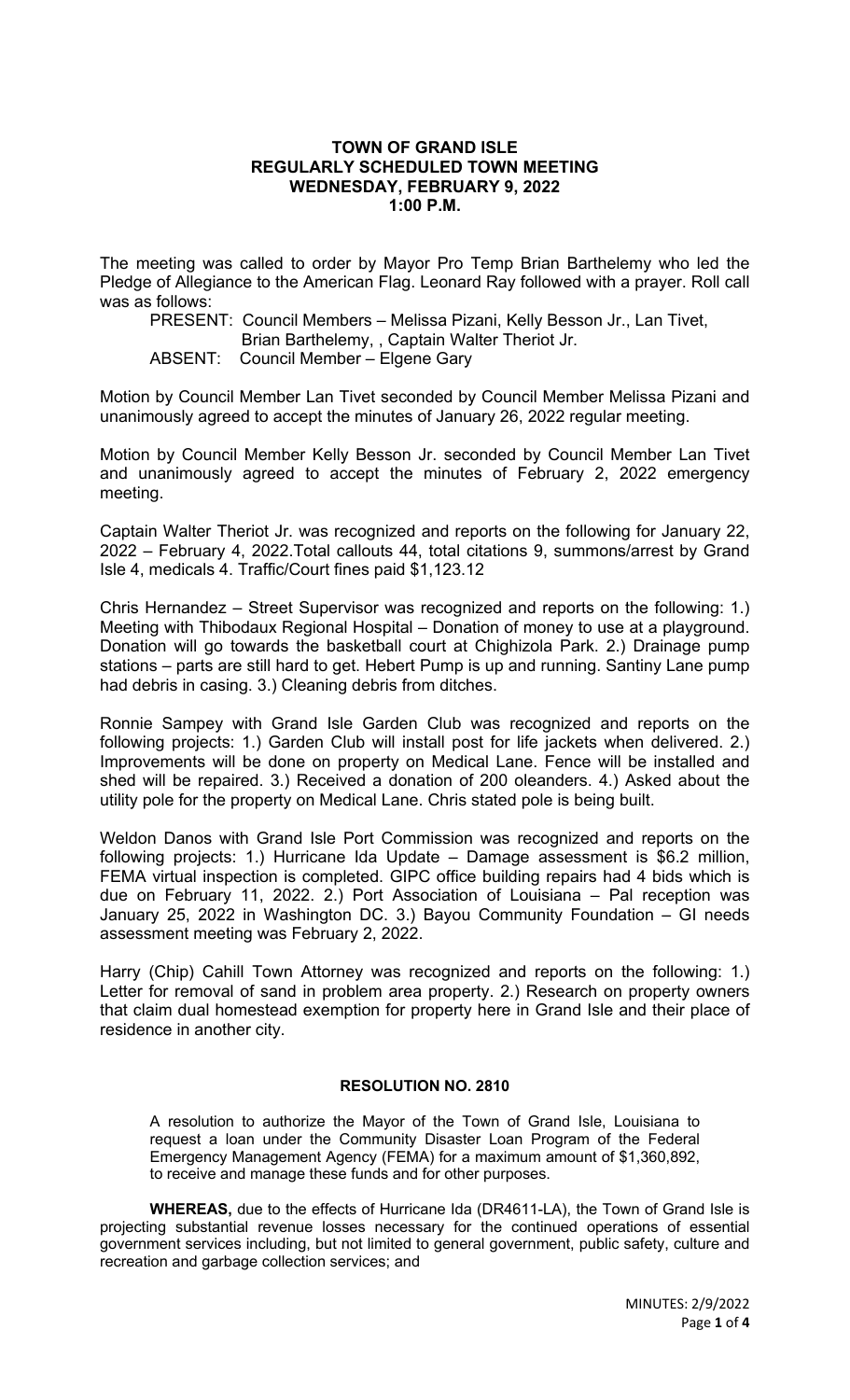**WHEREAS,** the Federal Emergency Management Administration (FEMA), through its Community Disaster Loan Program (CDL Program), makes available low interest loans to help bridge substantial revenue losses until such time as recovery efforts lead to restored revenues sources; and

**WHEREAS,** the Town of Grand Isle, Louisiana is interested in submitting to FEMA a consideration request for a Community Disaster Loan in the amount of \$1,360,892, that must be repaid no later than 5 years after the execution of the note, and will be used as revenue in support of annual budgets as permitted by Law; and

**WHEREAS,** the described laws permits local governments to accept such loan proceeds and anticipate same in support of their annual budgets; and

**WHEREAS,** (1) The interest rate of the loan will be equal to the 5-year maturities based on the United States Treasury obligations in effect on the date the Promissory Note is executed by FEMA; (2) The loan may be forgiven under certain circumstances; and (3) Whatever portion of the loan not forgiven will be repaid at a time when economic recovery has broadened the base of revenues in support of the budget; and

**WHEREAS,** refraining to accept such a loan would irresponsibly forgo relief available to the residents of the Town of Grand Isle, at a time when relief is critically needed;

**THEREFORE, BE IT RESOLVED**, by the Town of Grand Isle, that the following actions are hereby approved by the Town Council:

- **SECTION 1:** The Town Council authorizes the Mayor or his/her authorized representative to begin all the necessary steps to present to FEMA the formal Request for a Loan of the CDL Program for an amount not to exceed \$1,360,892;
- **SECTION 2:** If FEMA approves the loan, the Town Council authorizes the Mayor to receive and administer these funds, as provided by the Community Disaster Loan (CDL) Program;
- **SECTION 3:** That the Mayor is hereby authorized and designated as representative of the Town of Grand Isle, Louisiana and as such, may and will provide any additional information, as required, including all the guarantees contained in the request.
- **SECTION 4:** With respect to such request and receipt of funds, the Town of Grand Isle, in accordance with the requirements of the Community Disaster Loan Program of FEMA, shall comply with the following:
	- A. A contract with FEMA, in a manner and manner acceptable to the Director of the Agency, for payment of the amount requested and compliance with any other obligation required or acquired, as a condition of receiving the loan proceeds.
	- B. Commit re-payment with funds/revenues that the Town of Grand Isle may be receiving in the future.
	- C. Request an amount of funds not to exceed \$1,360,892.
	- D. Authorize the Town Treasurer to create a sinking fund account that will be used to amortize the CDL debt service.
	- E. Establish a payment period that does not exceed a term of five (5) years.
	- F. Provide, at the discretion of the Director of FEMA, any other type of guarantee that it deems appropriate.
- **SECTION 5:** That the Mayor is hereby authorized to sign any contract and/or agreement with the Director of FEMA in relation to said request and is also authorized to review and obligate such funds requested pursuant to said contract and/or agreement.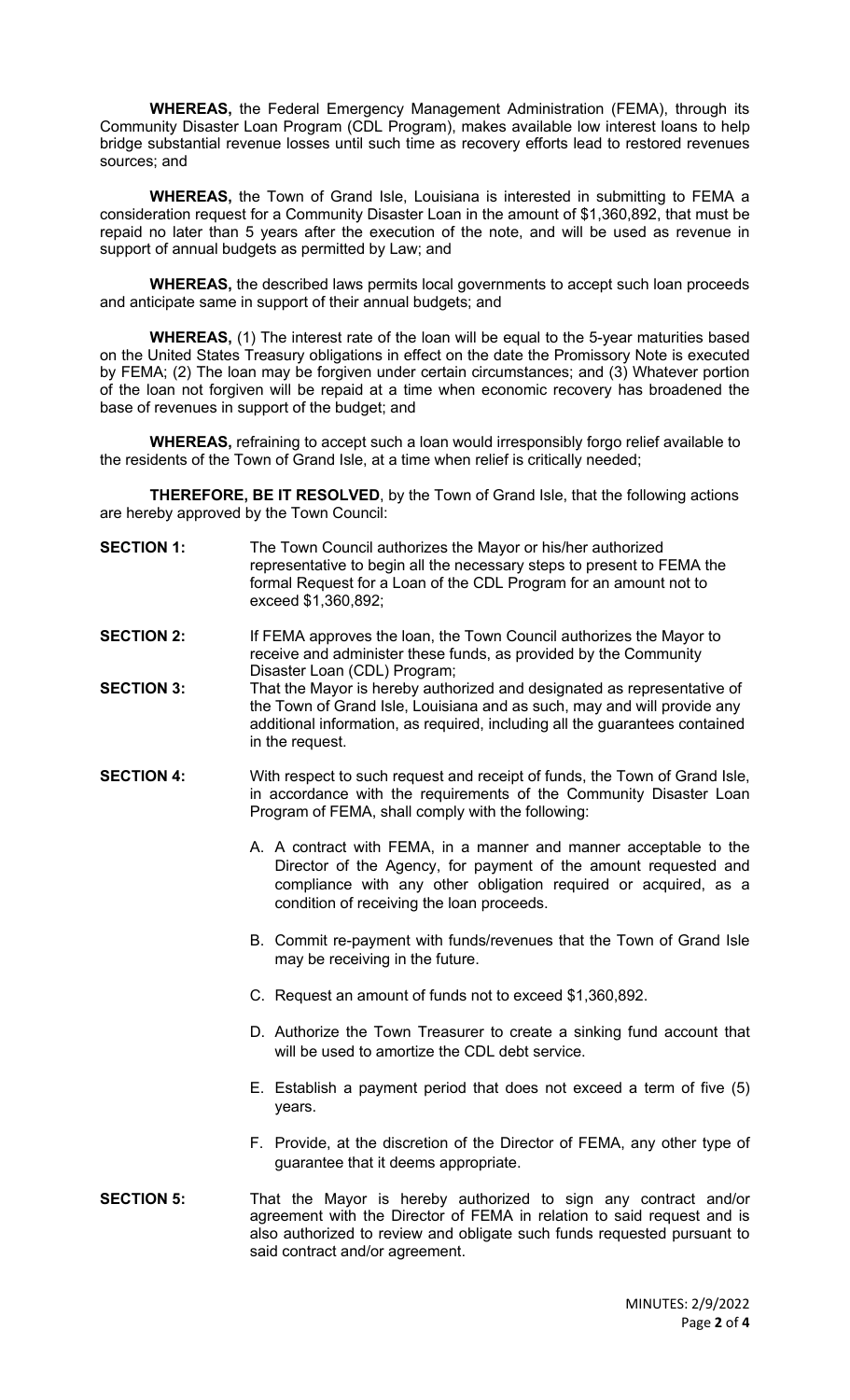- **SECTION 6:** To the extent that any or all of the actions authorized by this means have been carried out and/or executed by the Mayor, all are ratified and confirmed.
- **SECTION 7:** Any ordinance, resolution or any of its parts that may be in conflict with this, are hereby repealed.
- **SECTION 8:** We pledge the following listed collateral security to the Federal Emergency Management Agency (FEMA) on the Promissory Note for a Community Disaster Loan for \$1,360,892 executed on this date pursuant to Section 417 of the Robert T. Stafford Disaster Relief and Emergency Assistance Act, Public Law 93-288, as amended, and the FEMA Regulation, 44 CFR 206, Subpart K.

We further understand that failure to repay any outstanding principal and related interest on those portions of the loan which do not qualify for loan cancellation as determined by FEMA or any successor agency will result in forfeiture of as much as the listed collateral security as is necessary to collect such outstanding principal and interest (Collateral security listed below).

The promissory note is payable from and secured by a pledge of the applicant's revenues for each fiscal year while any of the loan is outstanding, after a provision has been made for the payments required in connection with any outstanding indebtedness of the application.

- **SECTION 9:** A Copy of this Resolution duly approved by the Town Council will be sent to the Town Clerk, to the Town Treasurer, to the Town Attorney, and to the authorized officials of FEMA Community Disaster Loans Program and any other agency with interference in the process.
- **SECTION 10:** This resolution will take effect immediately once signed by the Mayor.

**THEREFORE, BE IT RESOLVED,** The Town Council met on January 12, 2022, to approve the Mayor's signature on the CDL application, to sign the agreements and contracts noted above, and to make application to the State Bond Commission for approval for incurring debt, as required by Article VII, Section 8 of the 1974 Louisiana Constitution, Article VI, Section 33 of the 1974 Louisiana Constitution, and R.S. 39:1410.60-1410.65.

This resolution is offered jointly by Council Members.

Vote thereon as follows:

YEAS: Melissa Pizani, Kelly Besson Jr., Brian Barthelemy, Lan Tivet NAYS: ABSENT: Elgene Gary

This resolution was declared adopted this 12<sup>th</sup> day of January 2022.

Motion by Council Member Kelly Besson Jr. seconded by Council Member Lan Tivet and unanimously agreed to adjust the general fund over budget item.

Motion by Council Member Melissa Pizani seconded by Council Member Kelly Besson Jr. and unanimously agreed to adjust the GIPD budget.

Motion by Council Member Kelly Besson Jr seconded by Council Member Lan Tivet and unanimously agreed to send a letter of no objection for Spring Holdings, LLC Dock with the stipulation to continue to get all necessary permits needed.

Council Member Lan Tivet request/report: 1.) Need an ordinance to protect our poles needing to remove signs. 2.) Discussion about golf carts having the owners make them street legal. Possibly changing the speed limit throughout the island to 25 mph.

MINUTES: 2/9/2022 Council Member Brian Barthelemy request/report: 1.) Beach has fixed itself in different areas. Four crossing are passable - Boudreaux Lane, Capital Lane, Chighizola Lane, Birch Lane. 2.) Ditch digging will be done in sections. GIS is marking areas to dig.